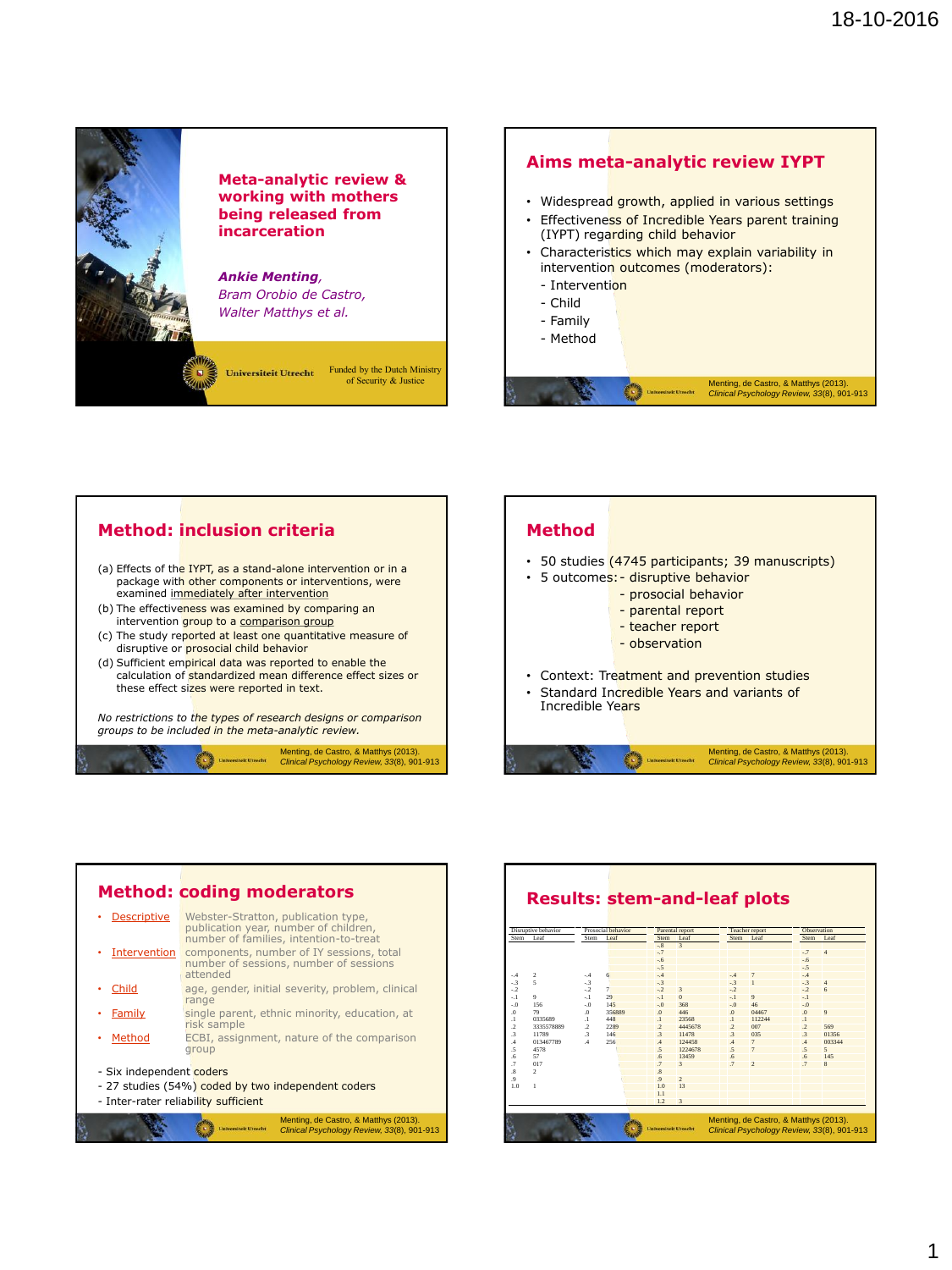

| (parental report)       | <b>Differential effectiveness</b><br>Standard IY<br>Variant IY |                             |                                                                                     |                    |              | All studies    |                      |
|-------------------------|----------------------------------------------------------------|-----------------------------|-------------------------------------------------------------------------------------|--------------------|--------------|----------------|----------------------|
|                         | #<br>studies                                                   | $\overline{d}$              | $\#$<br>studies                                                                     | $\overline{d}$     | #<br>studies | $\overline{d}$ |                      |
| Selective<br>prevention | 10                                                             | .13                         | $\mathbf{1}$                                                                        | .39                | 11           | .13            |                      |
| Indicated<br>prevention | 6                                                              | .21                         | 5.                                                                                  | .10                | 11           | .20            | $\ddot{\phantom{0}}$ |
| Treatment               | 18                                                             | .50                         | $\Delta$<br>(parental report BPT treatment studies: McCart et al., 2006)            | .54<br>$> d = .38$ | 22           | - 50           |                      |
| Not classified          | $\mathcal{P}$                                                  | .21                         | 3                                                                                   | .58                |              | .25            |                      |
| All studies             | 36                                                             | .25                         | 13                                                                                  | .35                | 49           | .30            |                      |
|                         |                                                                | <b>Universiteit Utrecht</b> | Menting, de Castro, & Matthys (2013).<br>Clinical Psychology Review, 33(8), 901-913 |                    |              |                |                      |





# **Parent training for (formerly) incarcerated mothers….**

## *….seemed to be a good idea*

- Children of incarcerated mothers: at-risk
- Intergenerational transmission of antisocial behavior (e.g., Murray et al., 2012)
- Key role for parenting (?)
- More difficult to change antisocial behavior in adolescents and adults



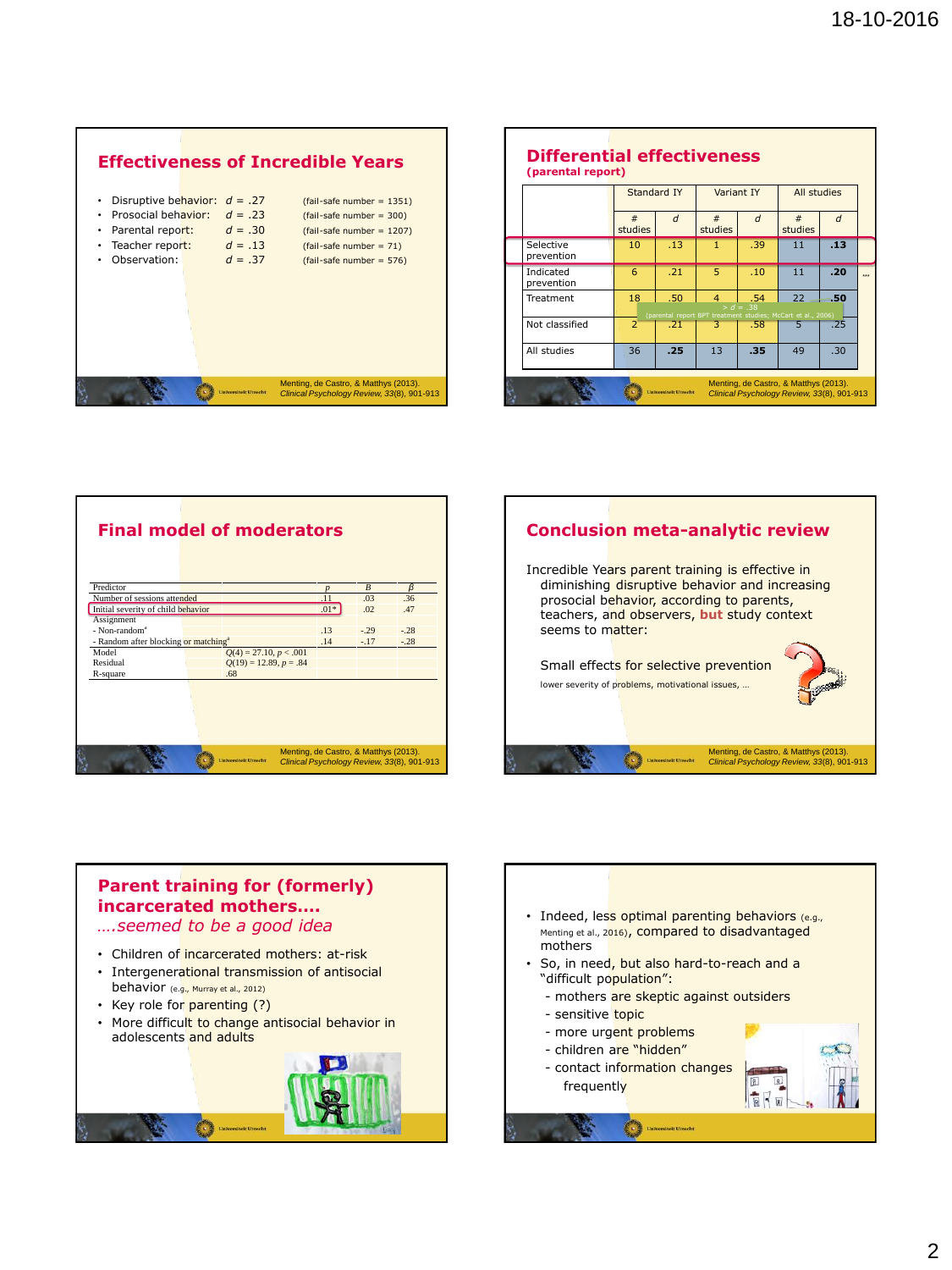### **Risk factors accumulate**

- High levels of parenting stress (e.g., Loper & Tuerk, 2006)
- Single parenthood (e.g., Menting et al., 2016)
- Maternal depressive symptoms (e.g., Menting et al., in press)
- Reduced family income (e.g., Murray et al., 2012)
- Unstable living arrangements (e.g., Poehlmann, 2008)
- Social stigma (e.g., Amlund-Hagen & Myers, 2003)
- Among other factors...



### **Participants**

- Nationwide screening in penitentiary institutions
- Incarcerated (release ≤ 3 months) or formerly incarcerated (released  $\leq$  6 months) + caregiver of children aged 2-10 years.